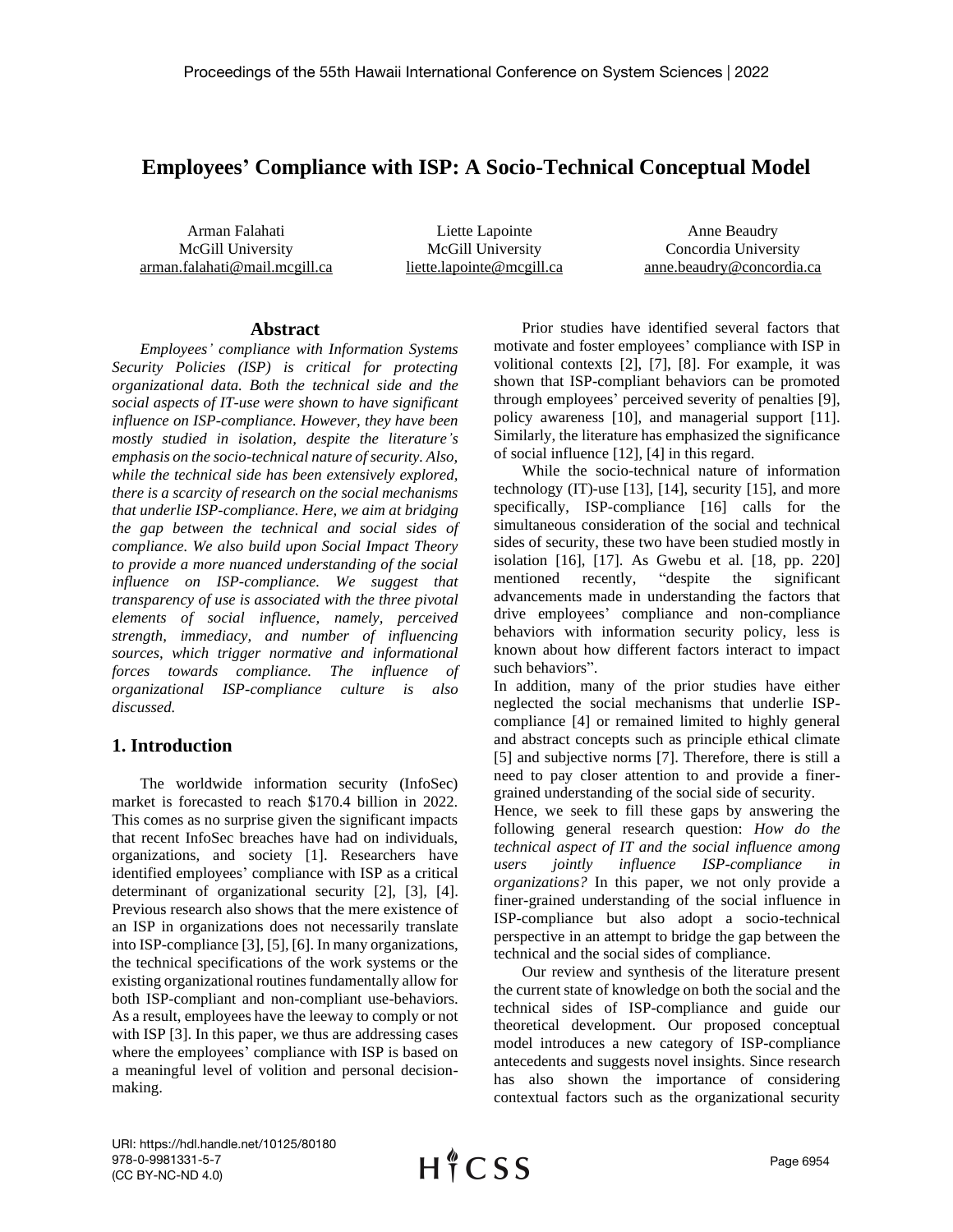culture when studying ISP compliance [19], in this paper, we also address the potential influence of the compliance culture of the organization. Our work also provides new avenues for future research to look at ISPcompliance from a socio-technical lens.

In this paper, we mainly focus on ISP-compliance. As such, our work does not seek to explain non- compliant use-behaviors, since non-compliance is not necessarily the flip side of compliance. Although research has shown that the relative influence of many antecedents stays consistent across both compliant and noncompliant behaviors [20], scholars such as Guo [21] contend that compliance and non-compliance are distinct behaviors, and thus, should be studied separately. For example, deterrence-based sanctions were shown to be strong predictors of compliance, but not necessarily of non-compliance [22].

### **2. Literature review**

We reviewed 83 papers that focused on ISP compliance. In terms of review method, we followed [17]. In general, information system security refers to the protection of data and critical elements such as the software or hardware that use, store, and transmit information, against unauthorized access and use [\[23\]](https://www.sciencedirect.com/science/article/pii/S0167404813000801#bib18), [24]. A fundamental step towards ensuring security in organizations is developing appropriate ISPs and providing adequate training. ISP is a subset of organizational policies that explains specific and necessary security-related outlines, including but not limited to IT-use protocols and technical controls that aim at safeguarding organizational IT assets against security breaches [4], [25].

In the information system literature, security behaviors regard how employees use their organizational IT, security-wise [21]. More specifically, the term "security behavior" refers to those particular use behaviors that have certain security-related implications in terms of protecting or disregarding security. For example, turning off firewalls, disabling antiviruses, choosing hard-to-guess passwords, and following or neglecting access protocols when using the organizational network, are all examples of securityrelated behaviors.

### **2.1. ISP-compliance**

ISP-compliance is defined as obeying the organizational ISP when utilizing the organizational IT [26], [27]. Based on our synthesis of the literature, we realized that the employees' decision to comply with ISP is shaped through a heuristic process that embeds three steps. First, the employe needs to acquire adequate awareness of the ISP and the associated use-behaviors via either of the personal, social, and organizational sources [28].



#### Figure 1. Sixteen points of cost-benefit evaluation

Second, and as presented in Figure 1, the decision to comply with ISP is shaped through the employee's evaluation of the costs and benefits of both compliance and non-compliance. The costs and benefits can be perceived as either personal and ethics-driven [5], [26], social and norm-driven [25], technical and designdriven [29], or related to organizational factors [30]. In addition, the evaluation regards both the significance and the probability of the costs and benefits in each case [9], [31], [32], [33], [34].

Third, the user needs to make sure that s/he fundamentally has the needed capabilities to comply with the ISP. The capability is not only associated with the users' ISP-related experience and awareness [35] but also embeds their security-related self-competency [25]. Following Bulgurcu et al. [26], we call this decisionmaking criterion perceived compliance self-efficacy.

A closer look into these three steps reveals that there is a social element embedded in most of them. For example, some are fundamentally based on the information cues provided by other users. Many also embed technical elements. For example, when evaluating costs of compliance at the technical level, several design-related factors were mentioned to be influential. In light of our research goals, we synthesized and summarized the literature on the social and technical aspects that have been shown to be influential on ISP compliance.

### **2.2. Social aspects of ISP-compliance**

The social aspects of IT-use are known to have significant influence on how information systems are appropriated, specifically in the security context [36], [37]. Factors that are related to the social aspects of ISPcompliance mainly explain how employees influence their peers' compliance. In general, social influence is defined as an individual's feelings, thoughts, or behaviors being influenced by the real, implied, or imagined presence or actions of others [38], [39]. Specific to the context of ISP-compliance, two main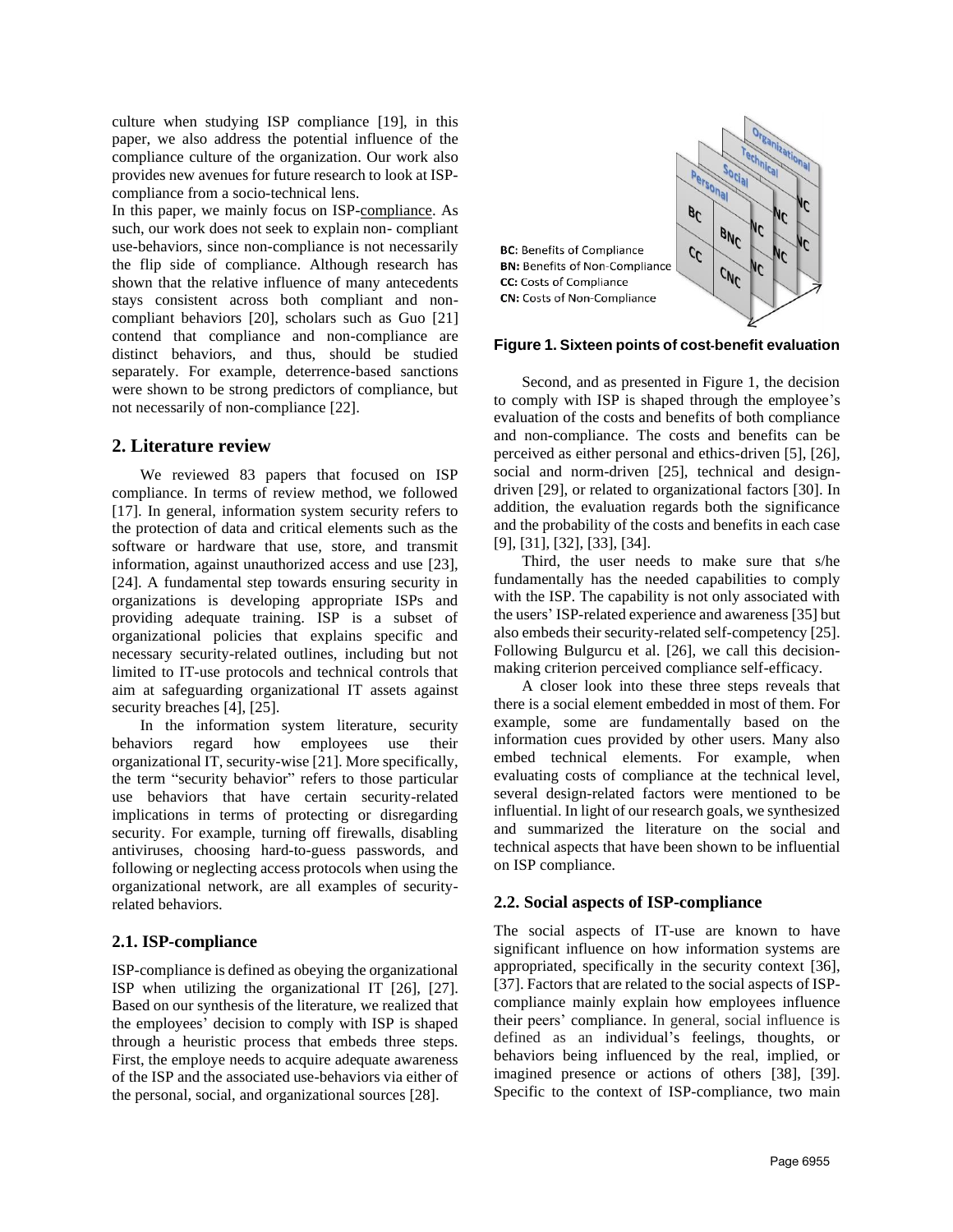groups of social influence are identified in the literature: normative and informational. While we acknowledge that other sources of influence may exist, the literature widely emphasizes the influence of colleague users [40].

**2.2.1. Normative social influence.** Normative social influence drives the user towards particular security behaviors by leveraging norm-centric social compliance or ethic-centric self-maintenance mechanisms [41], [42], [43]. Normative social influence is rooted in the user's inherent psychological needs, such as the need for attachment to peers [30] and self-approval [44]. Our review of the literature shows that this social influence can be of two kinds: influence on a user's personally accepted and internalized norms [5] and influence on a user's personally respected but not necessarily internalized norms [25].

**2.2.2. Informational social influence.** Informational social influence addresses the flow of knowledge and expertise among users [45] that informs, enables, and motivates an employee to perform or avoid particular security behaviors [43], [46]. Informational social influence takes place when people are influenced by other people's knowledge, expertise, and evidence [47]. The literature indicates that informational social influence can be of different kinds, including the influence on an employee's ISP awareness, ISP knowhow [48], perception of ISP-legitimacy [34], understanding of compliance-related organizational rewards, non-compliance organizational penalties [33], and potential security threats [10].

### **2.3. Technical aspects of ISP-compliance**

An important stream of research in information systems deals with the technical aspects of IT and has provided important insights into security. For example, it tries to produce new knowledge through the construction, technical manipulation, and evaluation of IT artifacts [49]. Research also involves the analysis of alternative designed artifacts to help understand and improve the users' behavior [50]. Here, the term "artifact" refers to a wide variety of concepts ranging from IT development methods, tools, techniques [51], and software, to use-processes, technical organizational interventions and methodologies that aim to enhance ITuse and organizational performance [49], [52].

Specific to security, prior research aims at creating, suggesting, and testing technological-engineering alternatives, and combining standards and procedures with particular configurations or maintenances of a system [27] to safeguard confidentiality, integrity, and availability of data [53]. Through our review of the literature, we identified three main types of technical approaches to enhancing ISP-compliance.

**2.3.1. Restricting non-compliant use behaviors by adjusting security architecture.** Researchers have suggested that organizations can enforce ISPcompliance by developing systems [or sub-systems] in a way that exclusively allows for compliant use. For example, specific technological alternatives were suggested for restricting employees' access to the organizational network [54] and data [55]. Similarly, research has suggested technical solutions for safeguarding the employees' access to outsourced and cloud services [56], [57] by using system designs that force a user to go through specific safety steps. In brief, it was shown that some technical designs are more effective in enforcing compliance. This category of solutions is not within the scope of our research as it does not embed volition and decision-making in the users' compliance with ISP.

**2.3.2. Increasing the ease of secure use.** A focal point of research in the technical side of security is enhancing ISP-compliance either by carefully directing the affordances of the system towards compliant use [58] or by lowering the user's needed information processing load for realizing compliant and non-compliant use and then, following the compliant ones [59]. For example, research has been dedicated to finding user-friendly and easy-to-understand interfaces that foster security [60]. In general, it was shown that there are particular system designs that make it simpler for the user to comprehend and adopt the compliant use behaviors. This category of solutions is also not within the boundaries of our paper as it mainly addresses individual-level factors in usercomputer interactions, while our work addresses the social influence on ISP-compliance.

**2.3.3. Keeping employees' use under surveillance by leveraging technical features.** This type of control mechanism was also shown to have positive influence on ISP-compliance among employees [61]. One of the most widely implemented mechanisms in this regard is monitoring the user's use of the system. However, traditional monitoring mechanisms do have certain limitations, costs, and unwanted side effects [62], [63]. For example, the users may see it as a sign of mistrust and be offended. Others may find it as a serious cause of unnecessary stress at work [64].

Accordingly, research has suggested auditing as a more respectful and less stressful control mechanism. As explained by Jeon and Hovav [65], monitoring is the systematic process of tracking, watching, and recording the details of an employee's use, while auditing is the evaluation of an employee's use based on particular visible output. Clearly, the kernel of such control mechanisms is providing the knowledge of *who is doing what*, which we define in this research as transparency of use.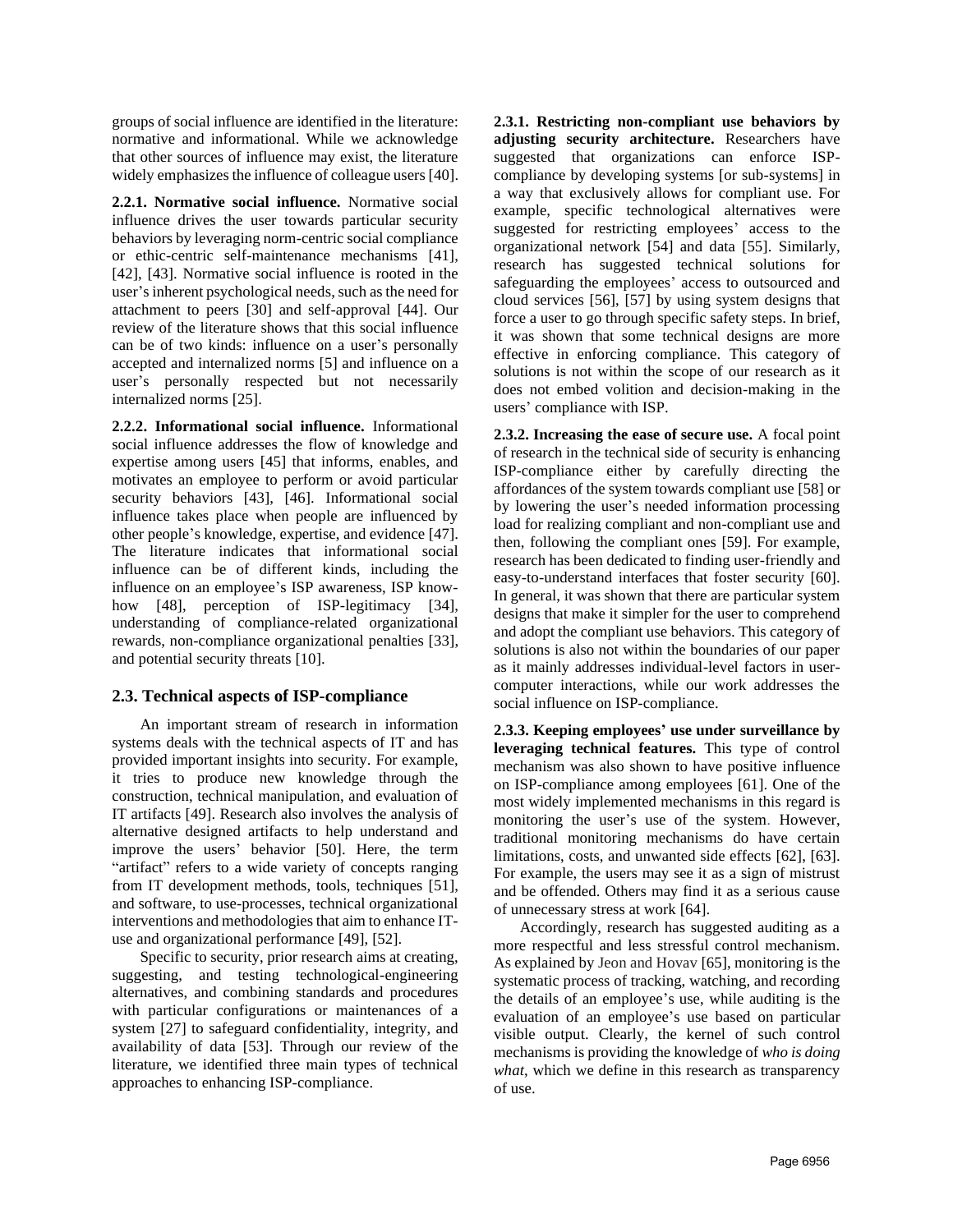Research has also shown that the surveillance-based control mechanisms are only effective in promoting compliance when their existence is visible to the user [66]. This visibility is enabled via some levels of transparency in the systems, so the users will realize that their use-behaviors could be seen by others. Specific to security-related matters, Lindley [67] describes transparency as a tool of security regimes. Similarly, and as a key technical attribute of IS, being able to provide the knowledge of *who is doing what* was shown to be influential in directing security behaviors [68]. In addition, it was shown that when such transparency enables the accurate identification of the users at a given point of time, it helps to decrease insider non-compliant use [69]. Transparency of use is particularly relevant to our study as it has the potential to trigger securityrelated social influence among users.

### **3. Towards a socio-technical theory of ISPcompliance**

The term socio-technical was originally developed based on the idea that in designing and implementing new work systems, providing a high-quality and satisfying work environment for employees is as important as the technological matters [70]. The idea of considering both the technical and human sides was then applied to different areas of information system research. Specific to security, it was shown that to protect organizational security, it is critical to understand the relationships between the technical aspects of IT and the human aspects of the users [71].

In the following section, we borrow insights from this perspective and suggest a new theoretical approach towards studying ISP-compliance. In this theoretical development, we address both the technical and social sides of security and show how a technical attribute of IT interacts with social mechanisms to enhance compliance. Next, we will explain in detail the two building blocks of our conceptual model: "Social Impact Theory" and "transparency of use".

### **3.1. Social side – Social Impact Theory**

We build upon Social Impact Theory (SIT) [38] to provide a finer-grained understanding of the social influence on ISP-compliance. SIT provides a helpful framework for understanding how individuals are influenced by their social environment [39]. It suggests that individuals can be sources and targets of social influence. In this paper, we see the target of influence as an employee user, while the sources of influence are his/her colleagues. SIT states that an individual's feelings, attitudes, and behaviors can be affected by the presence of others. SIT also states that the intensity of

the social influence on a target of influence depends on three pivotal attributes of the sources of influence: strength, immediacy, and number [38], [72].

*Strength* refers to the importance, salience, intensity, or social position of the sources of influence [42], [72]. Therefore, perceived *strength of the sources of influence* can be defined as the employee users' overall understanding of the importance, salience, intensity, or social position of their colleagues.

*Immediacy* refers to the temporal, social, or physical closeness between sources of influence and a target [42], [72]. Immediacy is usually perceived in the form of psychological closeness/distance [73], which is defined as one's perception that something or someone is close or far from the self [43], [73] either temporally, socially, or physically.

Last, *number* refers to the quantity of the sources of influence directed towards an individual target of influence [38], [42], [72]. In this study, we define the perceived number of the sources of influence as the employee user's understanding of the quantity of his/her colleagues.

Previous research has shown how SIT can be used to explain users' intentions and behaviors, such as the visit and purchase intentions of eCommerce users [42] and the users' interactions in Facebook fan pages [72]. However, and despite its direct relevance for explaining security behaviors, to the best of our knowledge, no study to date has explicitly adopted this theoretical lens to study ISP-compliance.

#### **3.2. Technical side – Transparency of use**

In this paper, we also address the technical side of ISP-compliance and borrow insights from Vance et al. [68] to theorize how transparency of use, which is a technical design-oriented attribute, can trigger social influence on an employee user. *Transparency of use* is known to be one of the most important attributes of IT in terms of influencing the user's use-behaviors in general [74] and security behaviors in particular [68]. In the literature, transparency refers to the quality of having information open to others [75].

In this paper, we define transparency of use as an employee's perception of the degree to which the organizational IT allows to see who uses the system, how and for what purposes. To better clarify what details could become visible to the employees as a matter of higher transparency, we provide a sample interface in Figure 2.

For the sake of clarity and precision, we define two types of transparency in this research. *Inbound transparency* refers to the quality that allows one's colleagues to see his/her use-behaviors. In contrast, *outbound transparency* refers to the quality that allows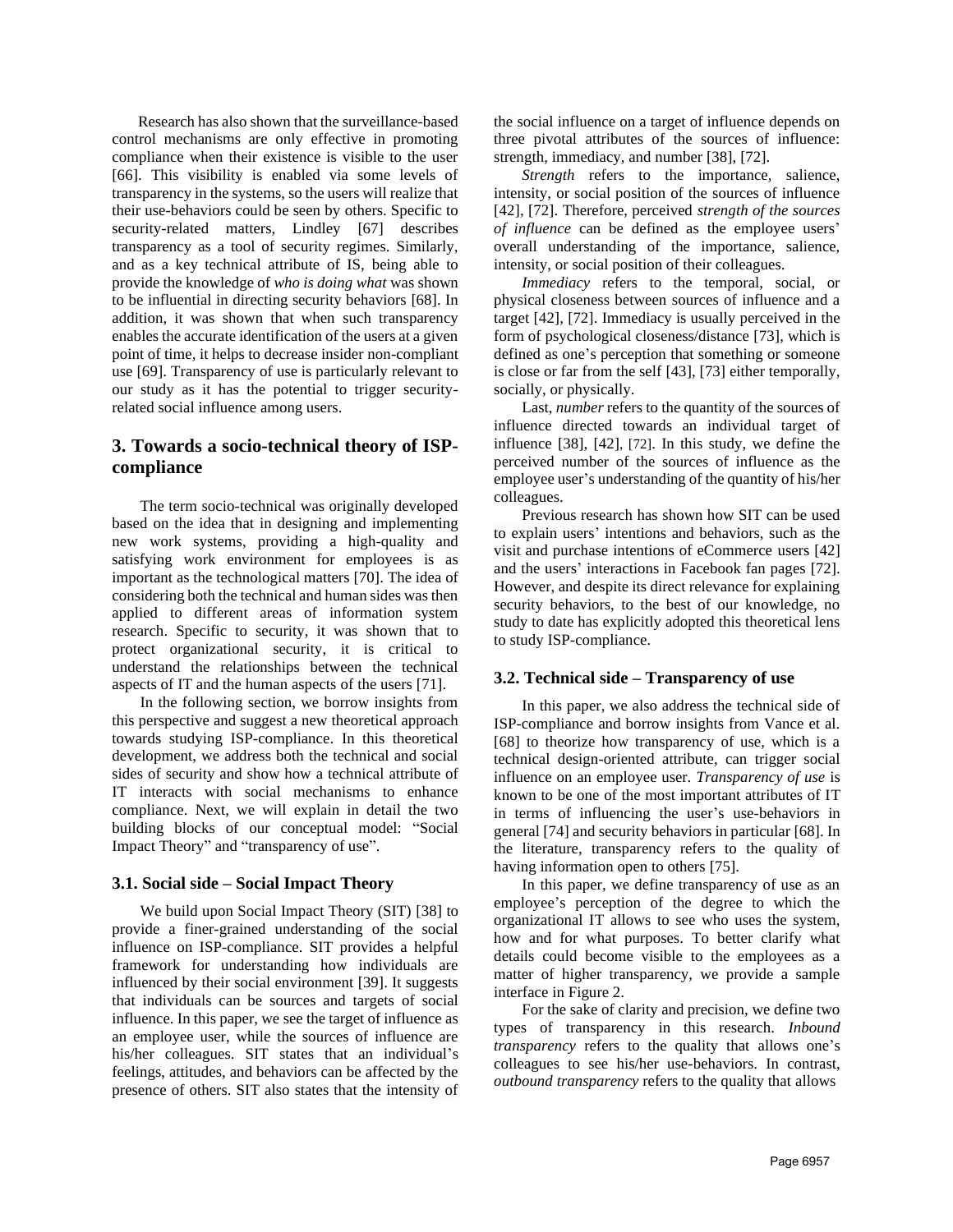|                                                                                          |                                                                                                        | <b>Users' Log Data:</b>                       |  |
|------------------------------------------------------------------------------------------|--------------------------------------------------------------------------------------------------------|-----------------------------------------------|--|
|                                                                                          |                                                                                                        | <b>User Info</b>                              |  |
| <b>Name</b>                                                                              |                                                                                                        | <b>Guy Henderson</b>                          |  |
| <b>Department</b>                                                                        |                                                                                                        | Management                                    |  |
| <b>Job Title</b>                                                                         |                                                                                                        | <b>Peer Mentor</b>                            |  |
| ISP Accomplishment Score out of 100                                                      |                                                                                                        | 45                                            |  |
| <b>Latest Audited Activity</b>                                                           |                                                                                                        | Official Transcript, 216-4-9912               |  |
| Last Time Audited By                                                                     |                                                                                                        | Daniel Esto                                   |  |
| <b>Audit Result</b>                                                                      |                                                                                                        | Positive                                      |  |
| Timestamp<br>10-11-20, 13:30 AM<br>10-11-20, 11:00 PM<br>09-11-20, 04:27 PM<br>View More | <b>Activity Type</b><br>Read, 216-3-9831<br>Official Transcript, 216-4-9912<br>Class drop, 2016-3-1876 |                                               |  |
|                                                                                          | <b>Users Online Now</b>                                                                                |                                               |  |
| User                                                                                     | <b>Current activity</b>                                                                                | <b>ISP Accomplishment</b><br>Score out of 100 |  |
| <b>Oliver Hopkins</b>                                                                    | <b>Zoom Meeting</b>                                                                                    | 100                                           |  |
| <b>Guy Henderson</b>                                                                     | <b>Editing Scholarships</b>                                                                            | 45                                            |  |
| <b>Daniel Esto</b>                                                                       | <b>Security Auditing</b>                                                                               | 100                                           |  |
| Yanyan Loo                                                                               | <b>Updating Student Records</b>                                                                        | 78                                            |  |
| View More                                                                                |                                                                                                        |                                               |  |

Figure 2: A sample interface for higher transparency

a user to see his/her colleagues' use-behaviors. For example, in Figure 2, the tab "Users Online Now" enables the user Guy Henderson to see what his colleagues are doing. This enables outbound transparency. The fields "Latest Audited Activity" and "Last Time Audited by" show him that there are other users who are able to audit his use. Such fields enable inbound transparency.

#### **3.3. Conceptual model**

In this section, we propose a model (Figure 3) that first depicts the relationships between *normative* and *informational* social influence and a user's compliance with ISP. In this model, ISP compliance is defined as the degree to which a user abides by the organizational ISP when utilizing organizational IS. Then, we propose that the three abovementioned elements in social impact, perceived *strength*, *immediacy*, and *number* of the sources of influence, are associated with normative and informational social influence. Lastly, we delve into the relationships between *transparency of use,* and perceived strength, immediacy, and number.

**3.3.1. Informational/normative social influence & ISP-compliance.** Informational and normative social influence were shown to have impacts on conformity behaviors in general [76], [42]. Specific to the organizational context, it has been shown that the normative social influence will be reflected in the individuals' attempts to comply with the expectations of other employees [8] in order to achieve rewards, avoid punishments [42] or maintain a positive self-image [2].

Similarly, the influence of security-related knowledge acquired from other users has been shown to have positive impacts on a user's compliance with ISP [77]. As detailed in the literature review section, the

three steps towards a user's decision to comply with ISP are fundamentally information-based, many of which come from other users. As such, we argue that both informational and normative social influence can then influence a user's compliance with ISP.

**3.3.2. The user's perceptions of the sources of influence & informational/normative social influence.** SIT holds that the perceived *strength*, *immediacy*, and *number* of sources of influence determine the level of social influence that those sources will have on a target of influence [38].

*In regard to informational social influence*, research has shown that people ascribe more technical and behavioral legitimacy to those sources of influence who are seen as more important and influential [78]. Moreover, the higher salience of particular sources of influence can naturally increase the chances for their actions to be seen by others, and as a result, learned and replicated. It has also been stated that immediacy triggers collaboration in groups [79], which can, in turn, translate into the existence of more chances for securityrelated technical and informational exchange [80]. As explained above, technical and informational exchange are the foundations of informational social influence.

Also, a higher number of sources of influence, as perceived by a user, can facilitate the learning process [81] via triggering particular social practices such as security-help-seeking [82] and knowledge sharing [83]. Similarly, the higher number provides more opportunities for the user to draw inferences based on the observation of others' behaviors [84]. In brief, the higher number of sources of influence usually means the availability of more resources for acquiring particular security-related information.

*In regard to normative social influence*, it has been stated that the strength of a source of influence increases his/her normative influence on others [85]. There is also evidence to suggest that perceived immediacy of potential sources of influence creates a sense of closeness and, as a result, influences social persuasion [86]. Specific to online interactions, it has been shown that those who are psychologically perceived to be closer to an individual will have higher impacts on him/her [86]. In contrast, the higher temporal distance between sources of influence and a target of influence was shown to be associated with lower social influence [86].

Similarly, it has been shown that the number of group members influences the number of social interactions that take place among them [87]. Each interpersonal interaction can potentially be a source of social normative influence. In sum, the higher number of peer users usually means the availability of more sources for understanding use-related norms.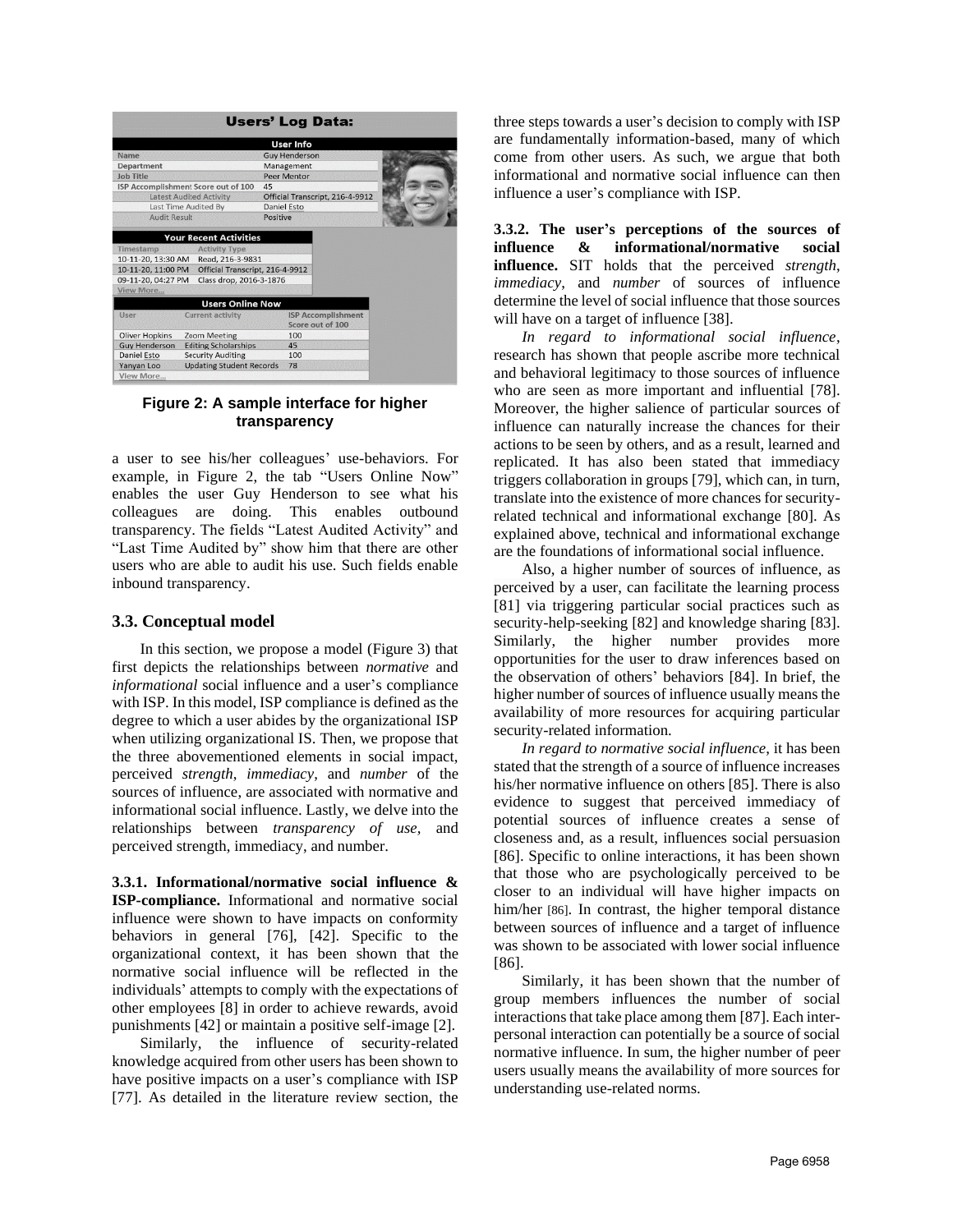

Figure 3: A socio-technical model of ISP compliance

Taken as a collective, we build upon SIT to suggest that there exist relationships between the three attributes of the sources of influence (strength, immediacy, and number), as perceived by the user, and the informational and normative social influence in regard to ISP-compliance.

**3.3.3. Perceived transparency of use & the user's perceptions of the sources of influence.** In general, transparency of use provides more visibility and information about other users. This enables the users to better audit each other's use and detect potential security-related misbehaviors. Transparency of use also highlights the presence of authorities in the surrounding environment, which influences their salience as perceived by the user [72]. As a result, perceived transparency of use can be associated with the user's perceived *strength* of the sources of influence. In addition, higher perceived transparency can increase the perceived temporal immediacy by providing faster feedback and reactions. Similarly, the higher awareness of other users that transparency provides can increase perceived psychological closeness or perceived immediacy of the colleagues. Finally, transparency can make users feel exposed to more users, each of whom may be seen as an important source of influence. All in all, we can argue that transparency of use, both inbound and outbound, can be associated with the three attributes of the sources of influence as perceived by the employee user.

### **3.3.4. ISP-compliance culture.**

In general, security culture is known as the set of values, gradually shaped by employees, which determine how people are expected to think and behave regarding security, specifically when using organizational ITs [88], [89]. Accordingly, ISPcompliance culture can be seen as a sub-category of the overall security culture, which gives a particular meaning and value to complying (or not) with the ISPs, as perceived by the employees, and represents the employees' overall stance towards complying with ISP [89], [90]. In this sense, the ISP-compliance culture can range from positive, where compliance is mostly expected, followed, and respected, to negative, where compliance with ISPs is not a respected norm among employees but is rather seen as unnecessary.

To this point, we have been working under the assumption that the general organizational culture is supportive of compliance, and also, such ISPcompliant behaviors are expected and well-respected by the majority of users. However, there exist other situations where ISP-compliance culture is not positive. In the presence of a negative ISP-compliance culture, there will not be adequate motivation towards compliant behaviors since they are not perceived as expected and respected [63]. Besides, compliant use behaviors will probably not be reinforced by the peers and may rather be seen as antisocial and against-thenorms behaviors.

For example, in the presence of a negative ISPcompliance culture, the employees may receive particular information from their colleagues on how to circumvent complying with ISPs. They may also be normatively encouraged to avoid the ISPs, and thereby, be better aligned with and loyal to their group. In brief, we argue that *organizational ISP-compliance culture* can alter the relationships proposed above. A positive culture enables positive informational and normative influence, and as such, amplifies compliance. In contrast, a negative culture can enable negative informational and normative influence or at least hinder the positive influence, which in turn can diminish the employee's compliance.

## **4. Conclusion**

Our literature review revealed that past research has addressed both the technical and the social sides of ISP-compliance. However, the potential relationships between these two sides are rarely explored. To bridge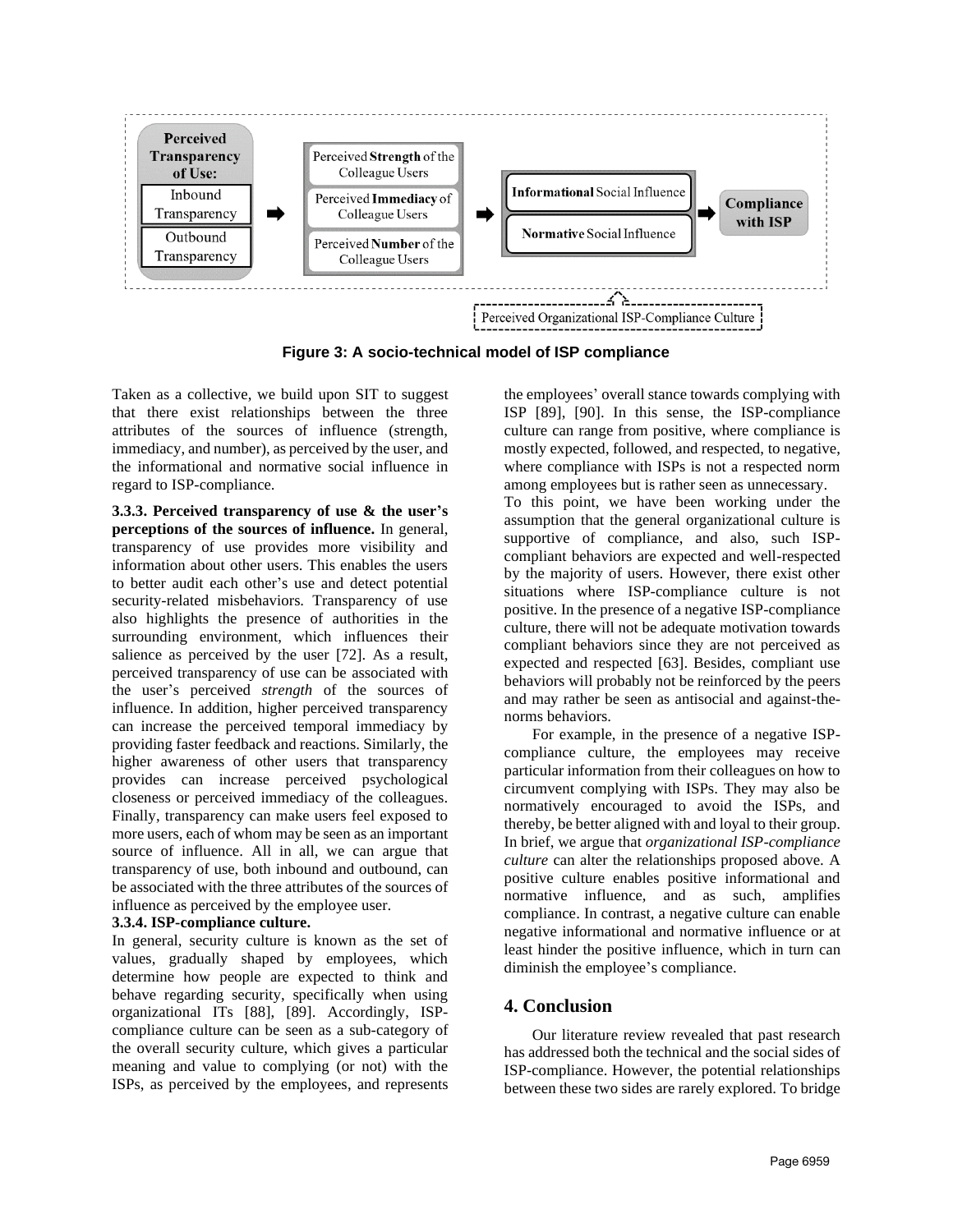this gap, we aim to merge the knowledge about both the technical and the social sides of security in our theoretical development. As a result, we are suggesting a model that uses a socio-technical lens for studying ISP-compliance, which is closer to reality and better aligned with the nature of security [58].

In addition, many of the previous studies look at the social influence factors in ISP-compliance merely as an independent variable and do not explore their antecedents (e.g., [4], [25], [48], [80]). In this paper, in order to provide a more in-depth understanding of social influence, we are using Social Impact Theory to study ISP-compliance, and we adapt it to this particular context. Our conceptual model suggests that, in regard to ISP-compliance, the level of social influence is associated with the strength, immediacy, and number of influencing sources.

The information system security literature has also suggested several mechanisms, e.g., constant monitoring and sanctions, for increasing ISPcompliance within organizations. However, many of these mechanisms are described as obtrusive, timeconsuming, and heavy-handed when applied in organizations [62], [68]. Moreover, they were shown to have inconsistent results in the workplace [22] and have important side-effects such as causing low morale among employees or motivating strikes and further misbehaviors in organizations [12], [68]. Given the increasing reliance of organizations on remote work conditions, the effectiveness of some traditional control mechanisms is more questionable than ever before.

We thus suggest moving beyond the traditional approaches to better understand ISP-compliance and to identify additional ways by which it can be fostered. In this paper, we introduced a less invasive intervention [68] for motivating ISP-compliance within organizations. In our proposed model, we suggested that particular technical attributes of information systems, here, transparency of use, can help to encourage ISP-compliance by triggering certain social mechanisms among users without overemphasizing formal and relatively harsh control mechanisms. In addition, we proposed a finer-grained understanding of transparency of use in the context of security by introducing the concepts of inbound and outbound transparency. This helps better delineate the specific outcomes that are associated with the disclosure of different types of use-related data.

Our review of the literature will help securitymanagement practitioners to better grasp the current state of knowledge regarding ISP-compliance within organizations. Our theoretical development also emphasizes the need for considering the social aspects of IT-use as an essential part of security management programs together with technical considerations.

Further research will be needed to successfully direct and manage use behaviors. We hope that this paper will inspire further research on the sociotechnical nature of ISP-compliance. For example, our conceptual model could serve as the basis of a research model to be tested and expanded in order to provide new insights in this regard. Moreover, future studies are invited to identify and explore other important technical factors and social mechanisms that interact to influence ISP-compliance within organizations.

Further research is also needed to check for the existence of a threshold in the level of transparency when higher transparency is proposed to be associated with higher security. This is important specifically when seeking an appropriate balance between security and privacy. There are cases where higher transparency endangers privacy [91], while in some other cases, transparency helps to maintain or enhance privacy [92], [93]. Last but not least, we recommend studying how organizational culture can be precisely tuned in order to foster positive security behaviors in organizations.

All in all, understanding the socio-technical triggers of ISP-compliance is critical for protecting security in organizations, and we hope that future studies will inform more effective mechanisms for motivating employees to comply.

### **5. References**

- [1] Sobers, J. R. "98 Must-Know Data Breach Statistics for 2021", Varonis, May 16, 2021. [Online]. Available: www.varonis.com/blog/data-breach-statistics/ [Accessed June 13, 2021].
- [2] Moody, G., Siponen, M., Pahnila, S., "Toward a unified model of information security policy compliance", MIS Quarterly, 2018. 42(1), pp. 285-A22.
- [3] Palanisamy, R., Norman, A. A., & Kiah, M. L. M., "Compliance with Bring Your Own Device security policies in organizations: A systematic literature review", Computers & Security, 2020. 98, pp. 101998.
- [4] Yazdanmehr, A., Wang, J., & Yang, Z., "Peers matter: The moderating role of social influence on information security policy compliance", Information Systems Journal, 2020. 30(5), pp. 791-844.
- [5] Yazdanmehr, A., Wang, J., "Employees' information security policy compliance: A norm activation perspective", Decision Support Systems, 2016. 92, pp. 36-46.
- [6] Li, H., Luo, R., & Chen. Y., "Understanding information security policy violation from a situational action perspective", Journal of the Association for Information Systems, 2021. 22(3), pp. 739-772.
- [7] Ifinedo, P., "Information systems security policy compliance: An empirical study of the effects of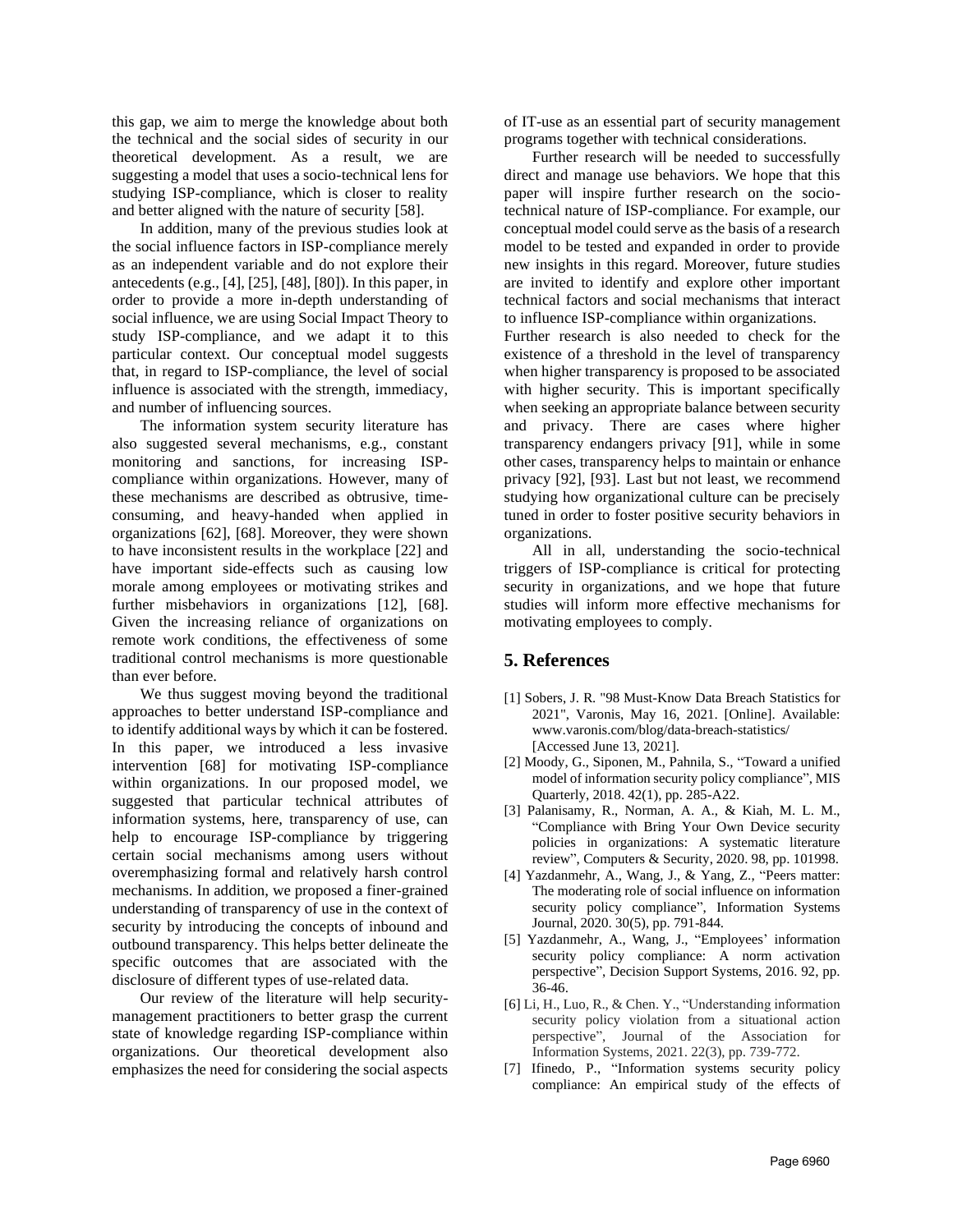socialization, influence, and cognition", Information & Management, 2014. 51(1), pp. 69-79.

- [8] AlKalbani, A., Deng, H., & Kam, B., "The Influence of Organizational Enforcement on the Attitudes of Employees towards Information Security Compliance", Proceedings of the 10th International Conference on Information and Communication Systems, 2019. pp. 152-159.
- [9] Siponen, M., Vance, A., "Neutralization: new insights into the problem of employee information systems security policy violations", MIS Quarterly, 2010. 34(3), pp. 487-502.
- [10] Bélanger, F., Collignon, S., Enget, K., & Negangard, E., "Determinants of early conformance with information security policies", Information & Management, 2017. 54(7), pp. 887-901.
- [11] Sharma, S., Warkentin, M., "Do I really belong?: Impact of employment status on information security policy compliance", Computers & Security, 2019. 87, pp. 101397.
- [12] Lowry, P. B., Moody, G. D., "Proposing the controlreactance compliance model (CRCM) to explain opposing motivations to comply with organizational information security policies", Information Systems Journal, 2015. 25(5), pp. 433-463.
- [13] Orlikowski, W. J., Scott, S. V., "Sociomateriality: challenging the separation of technology, work and organization", Academy of Management annals, 2008. 2(1), pp. 433-474.
- [14] Benbya, H., Nan, N., Tanriverdi, H., & Yoo, Y., "Complexity and Information Systems Research in the Emerging Digital World", MIS Quarterly, 2020. 44(1), pp. 1-17.
- [15] Boletsis, C., Halvorsrud, R., Pickering, J. B., Phillips, S. C., & Surridge, M., "Cybersecurity for SMEs: Introducing the Human Element into Socio-technical Cybersecurity Risk Assessment", In Proceedings of the 16th International Joint Conference on Computer Vision, Imaging and Computer Graphics Theory and Applications, 2021. 3, pp. 266-274.
- [16] Balozian, P., & Leidner, D., "Review of IS security policy compliance: Toward the building blocks of an IS security theory", ACM SIGMIS Database: The DATABASE for Advances in Information Systems, 2017. 48(3), pp. 11-43.
- [17] Falahati, A., Lapointe, L., "Compliance with IS Security-Policies: A Socio-Material Perspective Towards Security", In Proceedings of the Americas Conference on Information Systems (AMCIS), 2020. N. 9, pp. 1-11.
- [18] Gwebu, K. L., Wang, J., & Hu, M. Y., "Information security policy non-compliance: An integrative social influence model", Information Systems Journal, 2020. 30(2), pp. 220-269.
- [19] Ali, R. F., Dominic, P. D. D., Ali, S. E. A., Rehman, M., & Sohail, A., "Information security behavior and information security policy compliance: A systematic literature review for identifying the transformation process from noncompliance to compliance", Applied Sciences, 2021. 11(8), pp. 3383.
- [20] Sommestad, T., Hallberg, J., Lundholm, K., & Bengtsson, J., "Variables influencing information security policy compliance", Information Management & Computer Security, 2014. 22(1), pp. 42-75.
- [21] Guo, K. H., "Security-related behavior in using information systems in the workplace: A review and synthesis", Computers & Security, 2013 .32, pp. 242- 251.
- [22] D'Arcy, J., Herath, T., "A review and analysis of deterrence theory in the IS security literature: making sense of the disparate findings", European Journal of Information Systems, 2011. 20(6), pp. 643-658.
- [23] Whitman, M. E., & Mattord, H. J., "Principles of information security", Boston, Ma, USA: Corse Technology, Cengage Learning, 2011.
- [24] Berezina, K., Cobanoglu, C., Miller, B. L., & Kwansa, F. A., "The impact of information security breach on hotel guest perception of service quality, satisfaction, revisit intentions and word‐of‐mouth", International Journal of Contemporary Hospitality Management, 2012. 24(7), pp. 991-1010.
- [25] D'Arcy, J., Lowry, P. B., "Cognitive-affective drivers of employees' daily compliance with information security policies: A multilevel, longitudinal study", Information Systems Journal, 2019. 29(1), pp. 43-69.
- [26] Bulgurcu, B., Cavusoglu, H., & Benbasat, I., "Information security policy compliance: an empirical study of rationality-based beliefs and information security awareness", MIS Quarterly, 2010. 34(3), pp. 523.
- [27] Cram, W. A., Proudfoot, J. G., & D'Arcy, J., "Organizational information security policies: a review and research framework", European Journal of Information Systems, 2017. 26(6), pp. 605-641.
- [28] Koohang, A., Anderson, J., Nord, J. H., & Paliszkiewicz, J., "Building an awareness-centered information security policy compliance model", Industrial Management & Data Systems, 2019. 120(1), pp. 231-247.
- [29] Johnston, A. C., Warkentin, M., Dennis, A. R., & Siponen, M., "Speak their language: Designing effective messages to improve employees' information security decision making", Decision Sciences, 2019. 50(2), pp. 245-284.
- [30] Choi, M., Song, J., "Social control through deterrence on the compliance with information security policy", Soft Computing, 2018. 22(20), pp. 6765-6772.
- [31] Herath, T., Rao, H. R, "Encouraging information security behaviors in organizations: Role of penalties, pressures and perceived effectiveness", Decision Support Systems, 2009. 47(2), pp. 154-165.
- [32] Aurigemma, S., "A composite framework for behavioral compliance with information security policies", Journal of Organizational and End User Computing, 2013. 25(3), pp. 32–5.
- [33] Tsohou, A., Holtkamp, P., "Are users competent to comply with information security policies? An analysis of professional competence models", Information Technology & People, 2018. 31(5), pp. 1047-1068.
- [34] Li, L., He, W., Xu, L., Ash, I., Anwar, M., & Yuan, X., "Investigating the impact of cybersecurity policy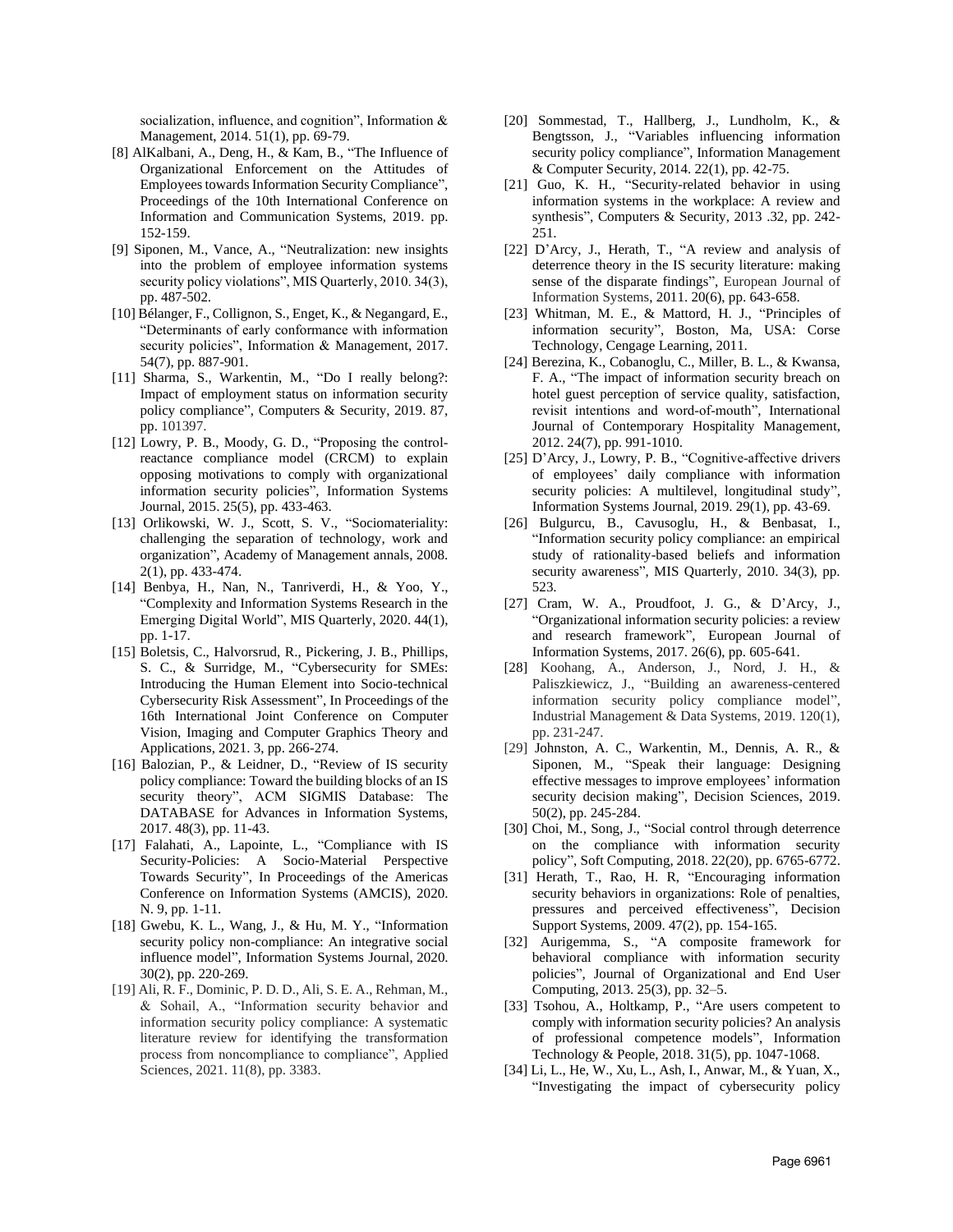awareness on employees' cybersecurity behavior", International Journal of Information Management, 2019. 45, pp. 13-24.

- [35] Parsons, K., McCormac, A., Butavicius, M., Pattinson, M., & Jerram, C., "Determining employee awareness using the human aspects of information security questionnaire (HAIS-Q)", Computers & Security, 2014. 42, pp. 165-176.
- [36] Yue, W. T., Wang, Q. H., & Hui, K. L., "See No Evil, Hear No Evil? Dissecting the Impact of Online Hacker Forums", MIS Quarterly, 2019. 43(1), pp. 73-95.
- [37] Barton, K. A., Tejay, G., Lane, M., & Terrell, S., "Information system security commitment: A study of external influences on senior management", Computers & Security, 2016. 59, pp. 9-25.
- [38] Latané, B., "The psychology of social impact", American Psychologist, 1981. 36(4), pp. 343-356.
- [39] Chang, J. H., Zhu, Y. Q., Wang, S. H., & Li, Y. J., "Would you change your mind? An empirical study of social impact theory on Facebook", Telematics and Informatics", 2018. 35(1), pp. 282-292.
- [40] Doherty, N. F., Tajuddin, S. T., "Towards a user-centric theory of value-driven information security compliance", Information Technology & People, 2018. 31 (2), pp. 348-367.
- [41] Burnkrant, R. E., Cousineau, A., Informational and normative social influence in buyer behavior", Journal of Consumer Research, 1975. 2(3), pp. 206-215.
- [42] Kwahk, K. Y., Ge, X., "The effects of social media on e-commerce: A perspective of social impact theory", Proceedings of the 45th Hawaii International Conference on System Sciences, 2012. pp. 1814-1823.
- [43] Fu, J. S., Shumate, M., & Contractor, N., "Organizational and individual innovation decisions in an interorganizational system: Social influence and decision-making authority", Journal of Communication, 2020. 70(4), pp. 497-521.
- [44] Cialdini, R. B., Goldstein, N. J., "Social influence: Compliance and conformity", Annual Review of Psychology, 2004. 55, pp. 591-621.
- [45] Safa, N. S., Maple, C., Furnell, S., Azad, M. A., Perera, C., Dabbagh, M., & Sookhak, M., "Deterrence and prevention-based model to mitigate information security insider threats in organizations" Future Generation Computer Systems, 2019. 97, pp. 587-597.
- [46] Barlow, J. B., Warkentin, M., Ormond, D., & Dennis, A., "Don't even think about it! The effects of antineutralization, informational, and normative communication on information security compliance", Journal of the Association for Information Systems, 2018. 19(8), pp. 689-715.
- [47] Bearden, W. O., Netemeyer, R. G., & Teel, J. E., "Measurement of consumer susceptibility to interpersonal influence", Journal of Consumer Research, 1989. 15(4), pp. 473-481.
- [48] Kim, S. S., Kim, Y. J., "The effect of compliance knowledge and compliance support systems on information security compliance behavior", Journal of Knowledge Management, 2017. 21(4), pp. 986-1010.
- [49] Kuechler, W., Vaishnavi, V., "A framework for theory development in design science research: multiple

perspectives", Journal of the Association for Information Systems, 2012. 13(6), pp. 396-423.

- [50] Gregor, S., Hevner, A. R., "Introduction to the special issue on design science", Inf Syst E-Bus Manage, 2011. 9, pp. 1-9.
- [51] Venable, J., "The role of theory and theorising in design science research" Proceedings of the 1st International Conference on Design Science in Information Systems and Technology, 2006. pp. 1-18.
- [52] March, S. T., Storey, V. C., "Design science in the information systems discipline: an introduction to the special issue on design science research", MIS Quarterly, 2008. 32(4), pp. 725-730.
- [53] Jahid, S., Nilizadeh, S., Mittal, P., Borisov, N., & Kapadia, A., "DECENT: A decentralized architecture for enforcing privacy in online social networks", Proceedings of IEEE International Conference on Pervasive Computing and Communications Workshops, 2012. pp. 326-332.
- [54] Maes, S. H., U.S. Patent No. 8,688,813, Washington, DC: U.S. Patent and Trademark Office, 2014.
- [55] Leventhal, J. C., Cummins, J. A., Schwartz, P. H., Martin, D. K., & Tierney, W. M., "Designing a system for patients controlling providers' access to their electronic health records: organizational and technical challenges". Journal of General Internal Medicine, 2015. 30(1), pp. 17-24.
- [56] Wang, H., Yi, X., Bertino, E., & Sun, L., "Protecting outsourced data in cloud computing through access management", Concurrency and Computation: Practice and Experience, 2016. 28(3), pp. 600-615.
- [57] Novkovic, G., Korkut, T., "Software and Data Regulatory Compliance in the Cloud", Software Quality Professional, 2017. 20(1), pp. 4-13.
- [58] Van Slyke, C., & Belanger, F., "Explaining the interactions of humans and artifacts in insider security behaviors: The mangle of practice perspective", Computers & Security, 2020. 99, pp. 102064.
- [59] Balfanz, D., Durfee, G., Smetters, D. K., & Grinter, R. E., "In search of usable security: Five lessons from the field", IEEE Security & Privacy, 2004. 2(5), pp. 19-24.
- [60] Nwokedi, U. O., Onyimbo, B. A., & Rad, B. B., "Usability and security in user interface design: a systematic literature review", International Journal of Information Technology and Computer Science, 2016. 8(5), pp. 72-80.
- [61] D'Arcy, J., Greene, G., "Security culture and the employment relationship as drivers of employees' security compliance", Information Management & Computer Security, 2014. 22(5), pp. 474-489.
- [62] Jiang, H., Tsohou, A., Siponen, M., & Li, Y. "Examining the side effects of organizational Internet monitoring on employees", Internet Research, 2020. 30(6), pp. 1613-1630.
- [63] Topa, I., Karyda, M., "Analyzing security behaviour determinants for enhancing ISP compliance and security management", Proceedings of the  $13<sup>th</sup>$ European, Mediterranean and Middle Eastern Conference on Information Systems (EMCIS), 2016. pp. 1-13.